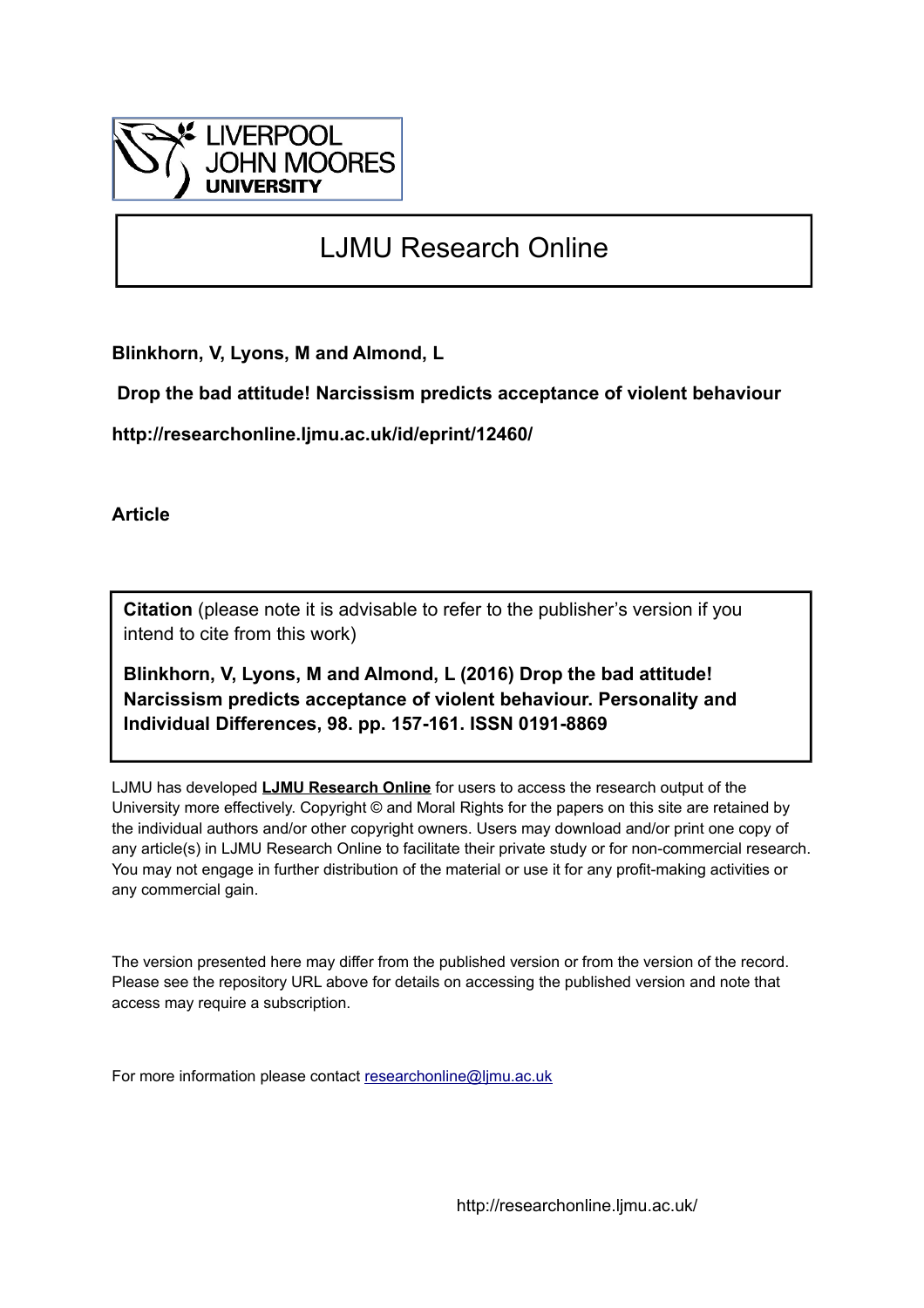# **Drop the bad attitude! Narcissism predicts acceptance of violent behaviour**

Dr. Victoria Blinkhorn, Dr. Minna Lyons, and Dr. Louise Almond

## **Introduction**

Narcissism, as a sub-clinical personality construct, has attracted the attention of social and personality psychologists worldwide. Studies have found a significant rise in mean narcissism scores from the Narcissistic Personality Inventory (NPI; Raskin & Terry, 1988) between 1979 to present (Twenge, Konrath, Foster, Campbell, & Bushman, 2008a, 2008b), and as a result, research on sub-clinical narcissism has significantly increased in recent years (Delic, Novak, Kovacic, & Avsec, 2011). It is generally agreed that narcissism is associated with low empathy (Watson & Morris, 1991), exploitativeness (Campbell, Bush, Brunell, & Shelton, 2005), aggressive reactions to threat (Bushman & Baumeister, 1998), high need for positive regard and admiration (Morf & Rhodewalt, 2001), and an inflated, often distorted, view of ability (Campbell, Bosson, Goheen, Lakey, & Kernis, 2007).

Previous research has found that narcissism is related to a number of offending behaviours such as domestic violence (Craig, 2003; Flournoy & Wilson, 1991), sexual coercion and aggression (Blinkhorn et al, 2015; Mouilso & Calhoun, 2012; Widman & McNulty, 2010), and general offending (Hepper, Hart, Meek, Cisek, & Sedikides, 2014). However, no research to date has explored the relationship between narcissism and attitudes towards these types of behaviours. Studies have found a direct relationship between attitudes towards offending behaviours and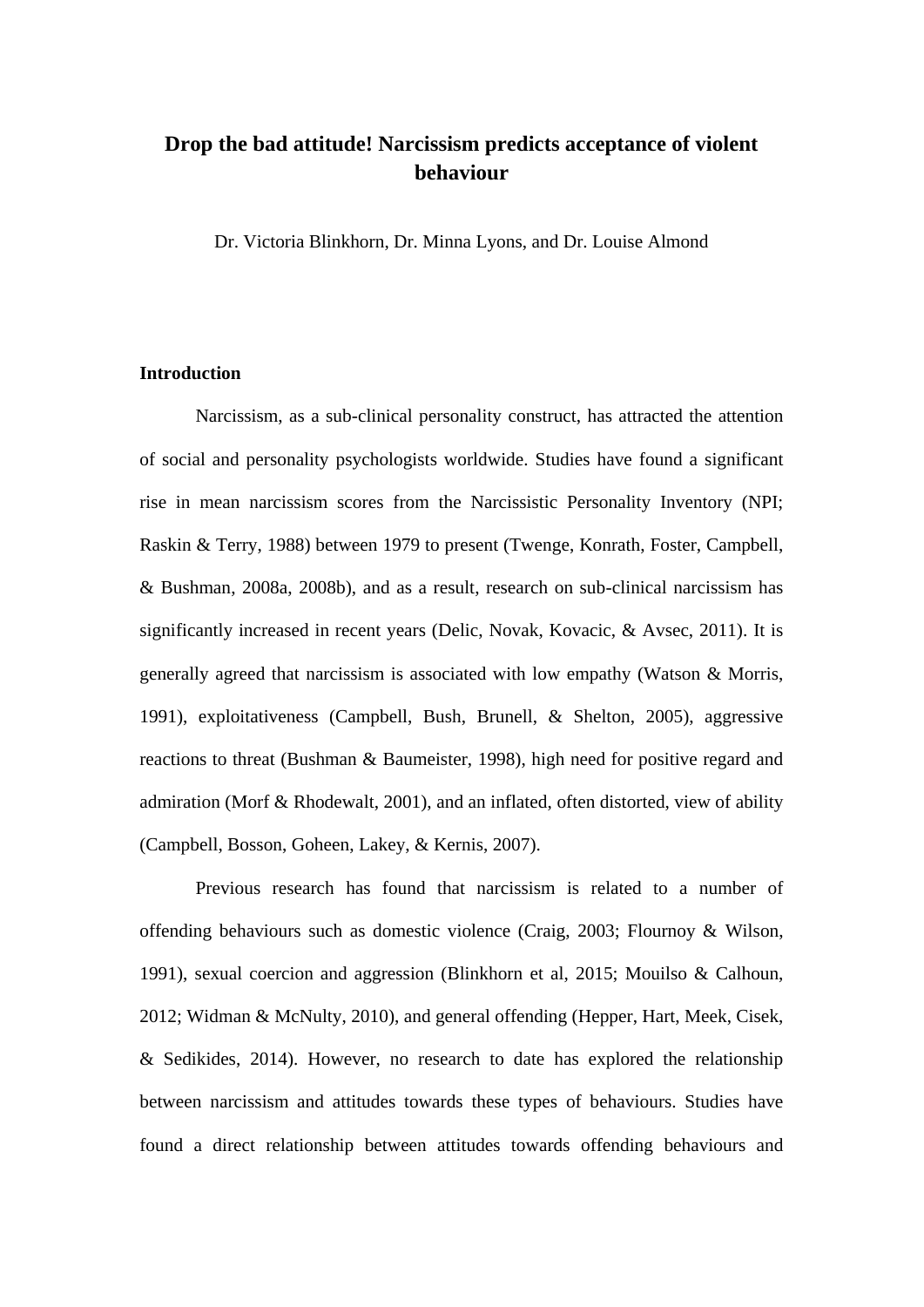subsequent offending (e.g. Helmus, Hanson, Babchishin, & Mann, 2013; Nunes, Hermann, & Ratcliffe, 2013). Therefore, due to the pre-existing knowledge that narcissism is linked to a number of offending behaviours, it is important to investigate the attitudes of narcissists and whether they are generally more accepting of these types of behaviours. It may be that, due to narcissists having distorted self-perceptions (Grijalva & Zhang, 2015), narcissism may not relate to more accepting attitudes towards violence, just the actual offending behaviour itself. The present study aims to elucidate whether or not narcissism is related to more accepting attitudes towards violence in a sub-clinical non-offending population in four domains; attitudes towards war, penal code violence, corporal punishment, and intimate violence (Anderson, Benjamin, Wood, & Bonacci, 2006).

To date, we know very little on the subject of narcissists and their attitudes. However, we do know that narcissism is related to a number of specific behaviours, which in turn, could be linked to attitudes. For example, aggression (Maples et al., 2010; Reidy, Foster, & Zeichner, 2010) and authoritarianism (Carnahan & McFarland, 2007) have been linked to narcissism, which suggests that individuals high in narcissism may have more accepting attitudes towards particular phenomena such as war, the violent punishment of criminals, and the use of physical force to dominate others. Further, narcissism has been found to be related to social dominance orientation (Hodson, Hogg, & MacInnis, 2009), which is associated with the acceptance of corporal punishment, specifically against children (Hess, Gray, & Nunez, 2012). It may be that narcissists are more accepting of aggressive behaviours such as corporal punishments, and also more likely to inflict them on others.

Indeed, some research has demonstrated that narcissism is related to child physical abuse (Collins, 2004; Crouch et al., 2015; Wiehe, 2003). For example,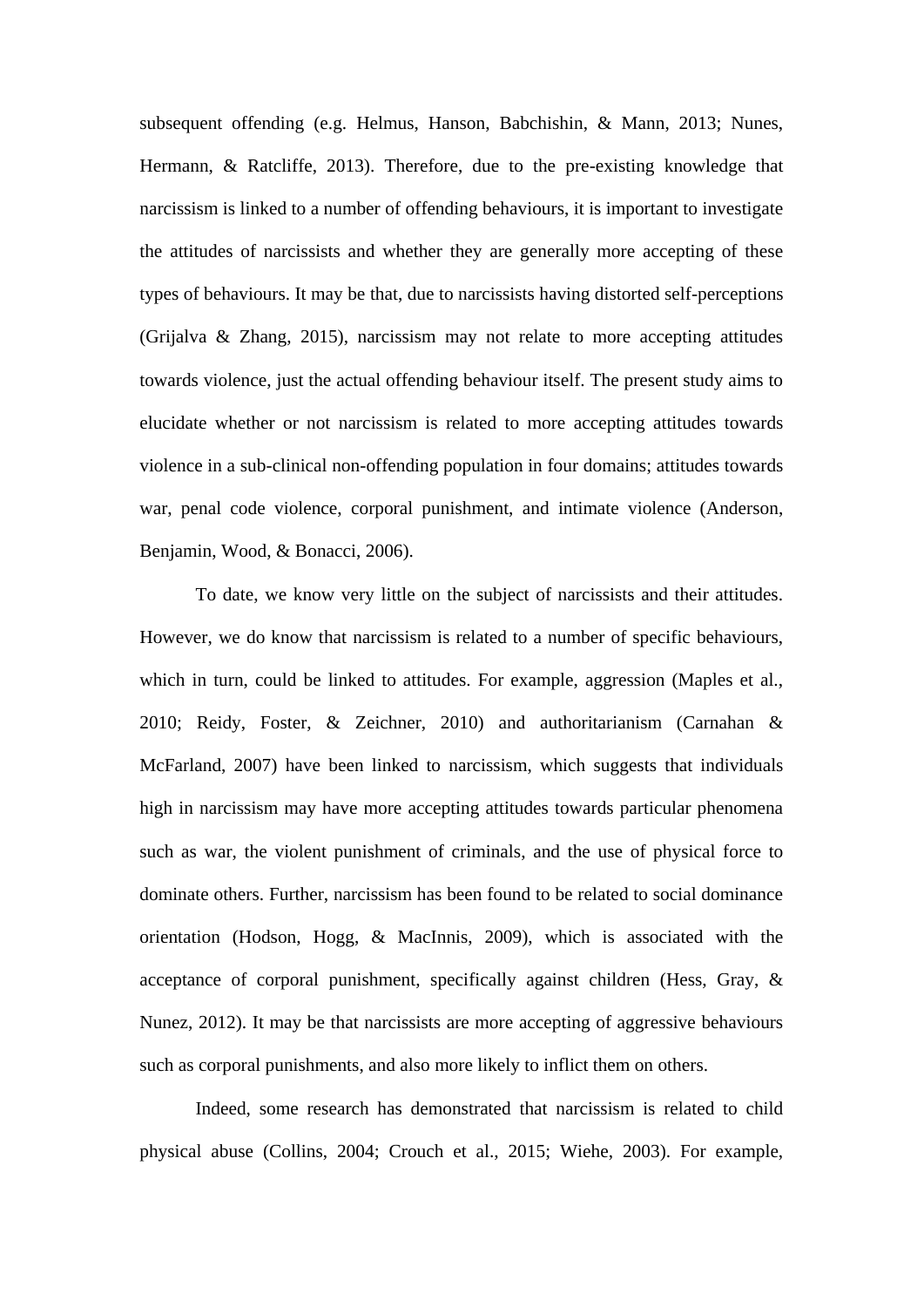Wiehe (2003) found statistically significant differences between abusive and nonabusive parents on the subscales of the Narcissistic Personality Inventory (NPI; Raskin & Terry, 1988). The abusive parents scored significantly lower on the authority and superiority subscales, and significantly higher on the exhibitionism and entitlement subscales. Overall, the findings demonstrated that the abusive parents had lower self-confidence, a greater lack of impulse control, and were generally more narcissistic than their non-abusive counterparts. It is unclear as to whether accepting attitudes towards the corporal punishment of children precedes this type of abusive behaviour by narcissistic individuals, something we aim to investigate in this study.

Narcissism has also been linked to intimate partner violence (Blinkhorn et al., 2015; Buck, Leenaars, Emmelkamp, & van Marle, 2014; Meier, 2005; Simmons et al, 2005). For example, Simmons et al. (2005) investigated the personalities of individuals who had been arrested for domestic violence and found higher rates of clinically elevated narcissistic personality traits. Similarly, Meier (2005) found that perpetrators of intimate partner violence scored higher on narcissism than nonperpetrators. These findings not only indicate that narcissism is related to intimate partner violence, but may also suggest that narcissists have more accepting attitudes towards intimate partner violence. This study aims to elucidate whether narcissists' attitudes are indeed related to their behaviours.

In addition to investigating the relationship between narcissism and attitudes towards violence, the different sub-facets of narcissism will also be examined. According to Ackerman et al. (2011), the NPI (Raskin & Terry, 1988) consists of maladaptive, or socially toxic, (i.e., Entitlement/Exploitativeness) and adaptive (Leadership/Authority) components. Further, they identified a third component, Grandiose/ Exhibitionism, which was not particularly maladaptive or adaptive in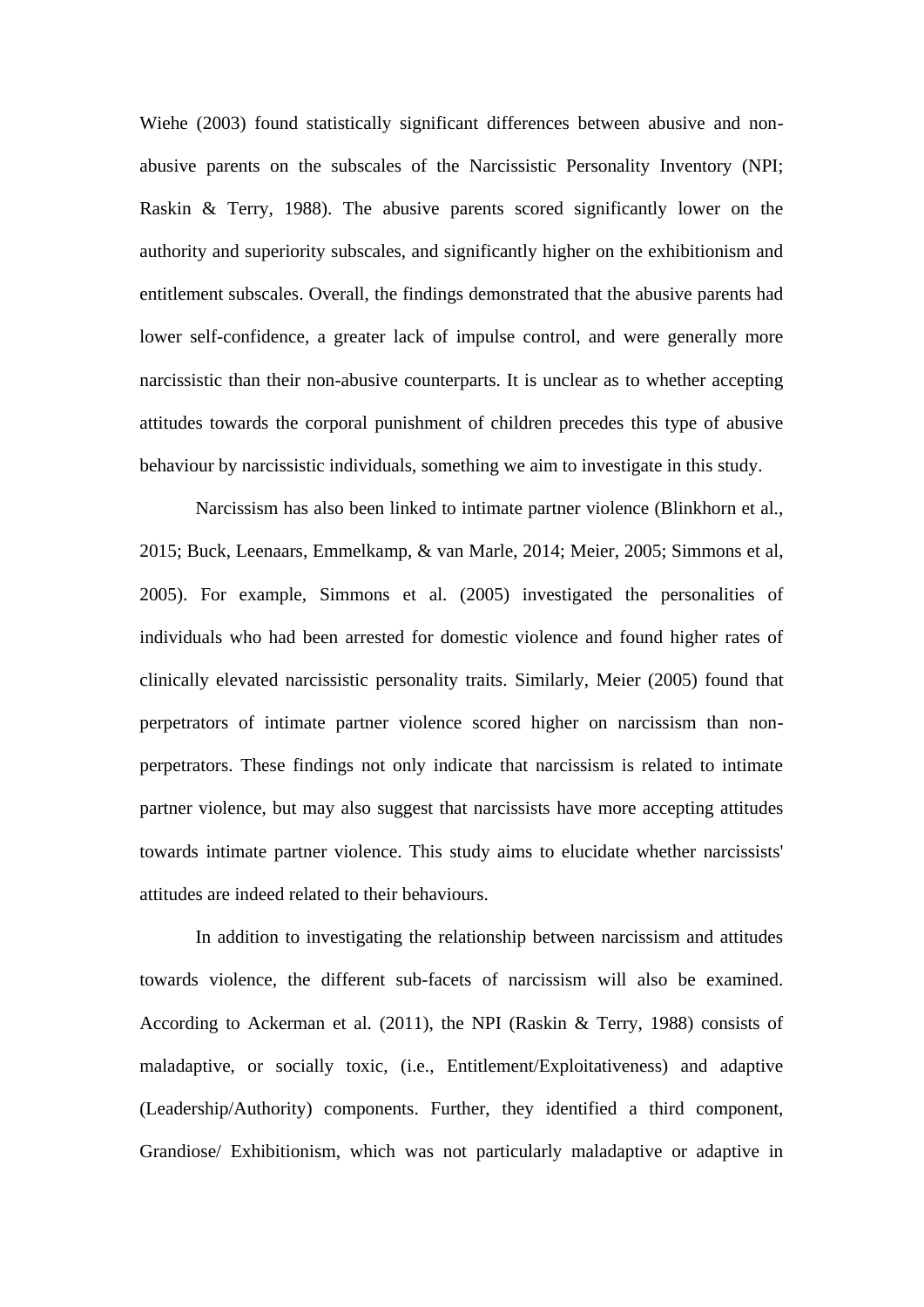nature. For the present study, we considered the Entitlement/ Exploitativeness subscale to be maladaptive and the Leadership/ Authority and Grandiose/Exhibitionism subscales relatively adaptive. No previous studies have looked at how these sub-facets of narcissism are related to a wide range of violencerelated attitudes; we intend to address this in the present study. Moreover, as there are sex differences in how and by whom these sub-facets are manifested in violent behaviours (see Blinkhorn et al., 2015; Ryan, Weikel, & Sprechini, 2008), we will also make a comparison between the sexes.

To conclude, no previous research has investigated the relationship between narcissism and attitudes to a wide range of violent acts using the three-factor structure of the NPI (Raskin & Terry, 1988) developed by Ackerman et al. (2011). We predict that the higher the narcissism, the more positive, and accepting, attitudes an individual will have to- wards all aspects of violence.

#### **Method**

#### *Participants*

The sample consisted of 329 participants  $(M = 26.61, SD = 12.43, 21\%$ males), predominantly British ( $n = 225$ ) and American ( $n = 78$ ). The strategy was to collect as many participants as possible. As such, an online survey was advertised at a University in North-West England to undergraduate students  $(n = 186)$  who could participate in exchange for course. In addition, the survey was advertised to the wider community via the authors' social networks  $(n = 143)$ , and also on psychology research participation websites.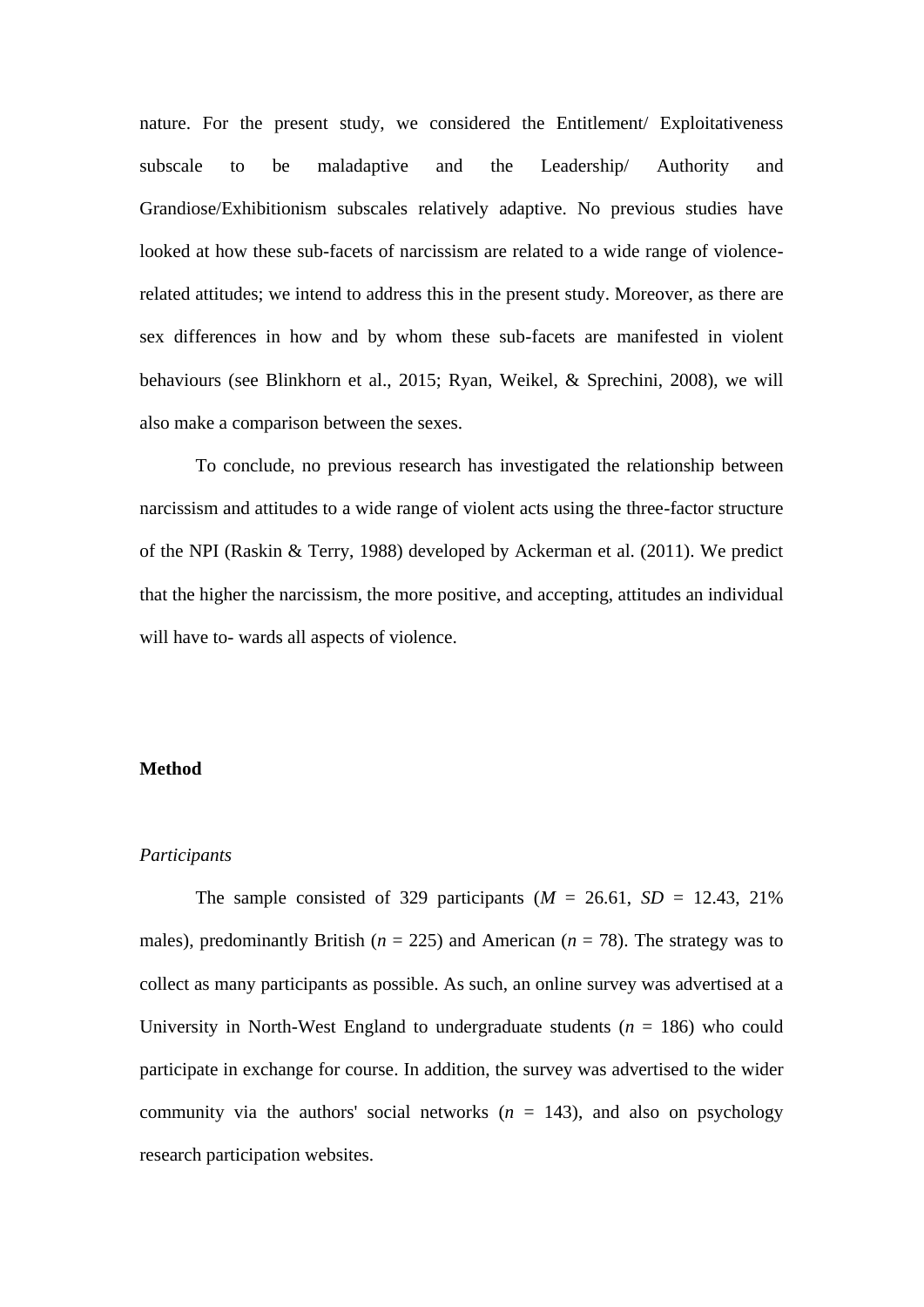#### *Materials*

As in the previous study (Chapter 2), narcissism was measured using the 40 item forced-choice Narcissistic Personality Inventory (NPI; Raskin & Terry, 1988), points were totalled to create an overall narcissism score (range  $= 1-36$ ) (Cronbach's  $\alpha$  = .89), and the three-factor structure (Ackerman et al., 2011) was used where the NPI is split into Leadership/ Authority ( $\alpha$  = .80), Grandiose Exhibitionism ( $\alpha$  = .78), and Entitlement/Exploitativeness ( $\alpha$  = .55).

Attitudes towards violence were measured by the Velicer Attitudes Towards Violence Scale (VATVS; Anderson et al., 2006), a 39-item self- report questionnaire. The VATVS is separated into subcategories that assess attitudes towards different types of violence: 1) war (e.g., killing of civilians should be accepted as an unavoidable part of war), 2) corporal punishment of children (e.g., a child's habitual disobedience should be punished physically), 3) penal code violence (e.g., capital punishment is often necessary), and 4) intimate violence (e.g., it is all right for a partner to slap the other's face if challenged). Participants were asked to indicate the extent to which they agreed with each statement using a 5-point Likert scale  $(1 =$ Strongly Disagree; 5 = Strongly Agree). Responses were totalled to create an overall score (range = 39–164) ( $\alpha$  = .94) and four individual subscale scores; war ( $\alpha$  = .90), corporal punishment of children ( $\alpha$  = .92), penal code violence ( $\alpha$  = .84), and intimate violence ( $\alpha$  = .95).

#### *Procedure*

The first page of the on-line survey contained the participant information sheet and other relevant ethical information. Participants completed a selection of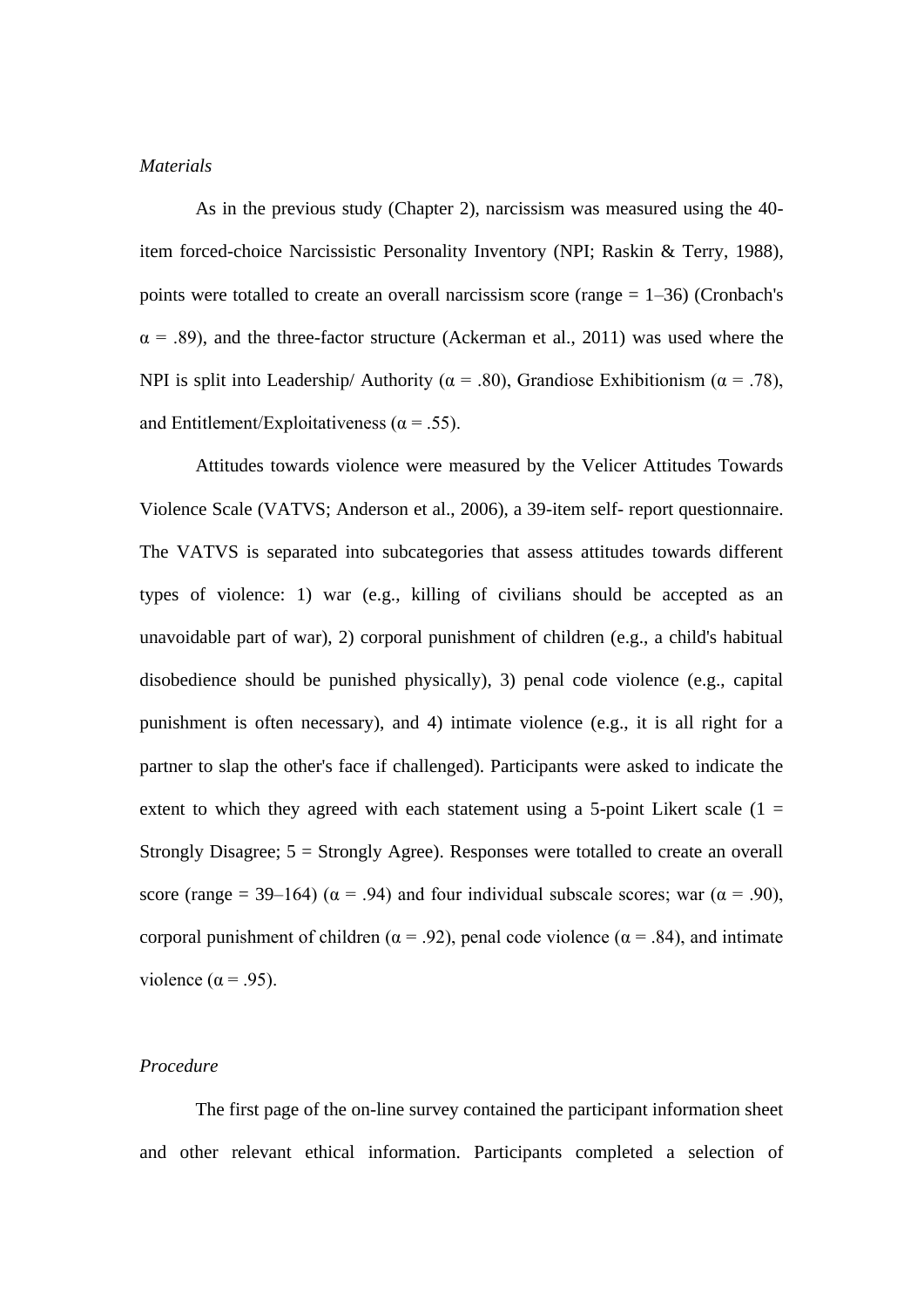demographic questions and then continued to complete the NPI, VATVS, and other questionnaires not reported in this paper. After completing the survey, participants were thanked, and presented with a full debrief.

## **Results**

Table 1 presents the descriptive statistics and sex differences for all measures. Males scored significantly higher than females on total narcissism, total attitudes towards violence, and all subscales apart from one, Penal Code Violence.

# Table 1

*Descriptive statistics and sex differences for all measures.*

|                                 | Mean $(SD)$   |               |               |           |
|---------------------------------|---------------|---------------|---------------|-----------|
|                                 | Overall       | Males         | Females       |           |
|                                 | $n = 329$     | $n=70$        | $n = 259$     |           |
| <b>Total NPI</b>                | 11.71(7.56)   | 15.56(9.20)   | 10.67(6.70)   | $4.15***$ |
| Leadership                      | 3.79(2.91)    | 5.20(3.10)    | 3.41(2.75)    | $4.39***$ |
| Grandiose Exhibitionism         | 2.43(2.43)    | 3.14(2.56)    | 2.25(2.36)    | $2.77**$  |
| Entitlement/Exploitativeness    | 0.76(1.02)    | 1.18(1.16)    | 0.64(0.95)    | $3.62***$ |
|                                 |               |               |               |           |
| <b>Total VATVS</b>              | 79.00 (21.34) | 92.90 (25.87) | 75.21 (18.26) | $5.37***$ |
| War                             | 31.50 (8.87)  | 37.27 (9.30)  | 29.94 (8.08)  | $6.51***$ |
| Corporal Punishment of Children | 14.32 (6.34)  | 18.20(7.55)   | 13.27(5.54)   | $5.10***$ |
| Penal Code Violence             | 16.90(5.64)   | 16.63(6.29)   | 16.70(5.45)   | 1.22      |
| Intimate Violence               | 16.25(6.90)   | 19.79 (10.33) | 15.30(5.27)   | $3.51**$  |

 $* p < .05$ ; \*\*  $p < .01$ ; \*\*\*  $p < .001$ 

In Table 2, we report the associations between the NPI and VATVS subscales. In males, Leadership/Authority was positively associated with War, Corporal Punishment of Children, and Intimate Violence. Grandiose Exhibitionism was positively associated with Intimate Violence and Entitlement/Exploitativeness with War, Corporal Punishment of Children, and Intimate Violence. In females, Leadership/Authority and Entitlement/Exploitativeness were positively associated with each of the four VATVS subscales.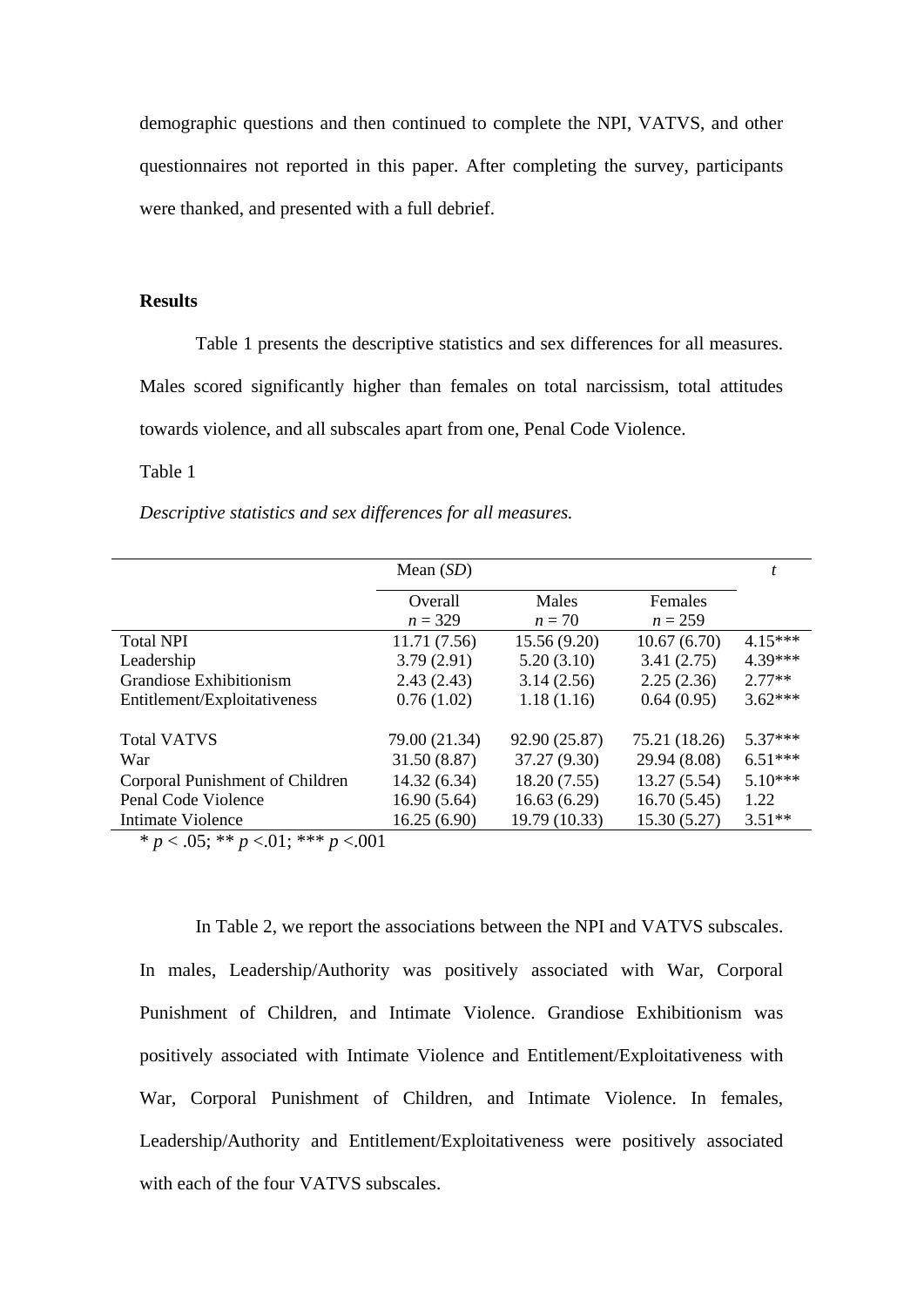When shared variance between the narcissism subscales was controlled in multiple regressions (assumptions of normality, linearity, homoscedasticity, and absence of multicollinearity were checked), in males, the Leadership/Authority facet of the NPI predicted violent attitudes towards War and Corporal Punishment of Children. In females, the Leadership/Authority facet of the NPI predicted all four subscales of the VATVS. Grandiose Exhibitionism predicted less violent attitudes towards War, and the Entitlement/ Exploitativeness facet of the NPI predicted violent attitudes towards War, Penal Code Violence, and Intimate Violence.

Table 2

*Zero-order correlations and standardised regression coefficients for NPI and VATVS subscales*.

|                                             | Leadership/<br>Authority | Grandiose<br>Exhibitionism | Entitlement/<br>Exploitativeness | <b>Total NPI</b> |  |  |
|---------------------------------------------|--------------------------|----------------------------|----------------------------------|------------------|--|--|
|                                             | $r(\beta)$               | $r(\beta)$                 | $r(\beta)$                       | r                |  |  |
| Men $(n=70)$                                |                          |                            |                                  |                  |  |  |
| 1. War                                      | $.42***(.36*)$           | $.17(-.11)$                | $.38**$ (.21)                    | $43***$          |  |  |
| 2. Corporal Punishment of Children          | $.39**(.36*)$            | $.15(-.10)$                | $.32**$ $(.14)$                  | $.39**$          |  |  |
| 3. Penal Code Violence                      | .22(.28)                 | $.02(-.15)$                | .15(.04)                         | .18              |  |  |
| 4. Intimate Violence                        | $.39**(.16)$             | $.33**(.15)$               | $.40**$ (.25)                    | $52***$          |  |  |
| Women $(n=259)$                             |                          |                            |                                  |                  |  |  |
| 1. War                                      | $.34***(.36***)$         | $.08(-.13*)$               | $.21**(.13*)$                    | $.28***$         |  |  |
| 2. Corporal Punishment of Children          | $.28***(.28***)$         | $.09(-.08)$                | $.20**$ (.13)                    | $.26***$         |  |  |
| 3. Penal Code Violence                      | $.22***(.20**)$          | $.04(-.12)$                | $.24***(.20**)$                  | $.23***$         |  |  |
| 4. Intimate Violence                        | $.25***(.23**)$          | $.07(-.10)$                | $.23***(.18**)$                  | $.21**$          |  |  |
| * $p < .05$ ; ** $p < .01$ ; *** $p < .001$ |                          |                            |                                  |                  |  |  |

The Fisher r–z transformation was used in order to test the significance of the sex differences within Table 2. Just one significant difference was found. The correlation between Grandiose Exhibitionism and Intimate Violence ( $z = 1.99$ , p b .05), was significantly different in males than in females. All other correlations were similar in both men and women.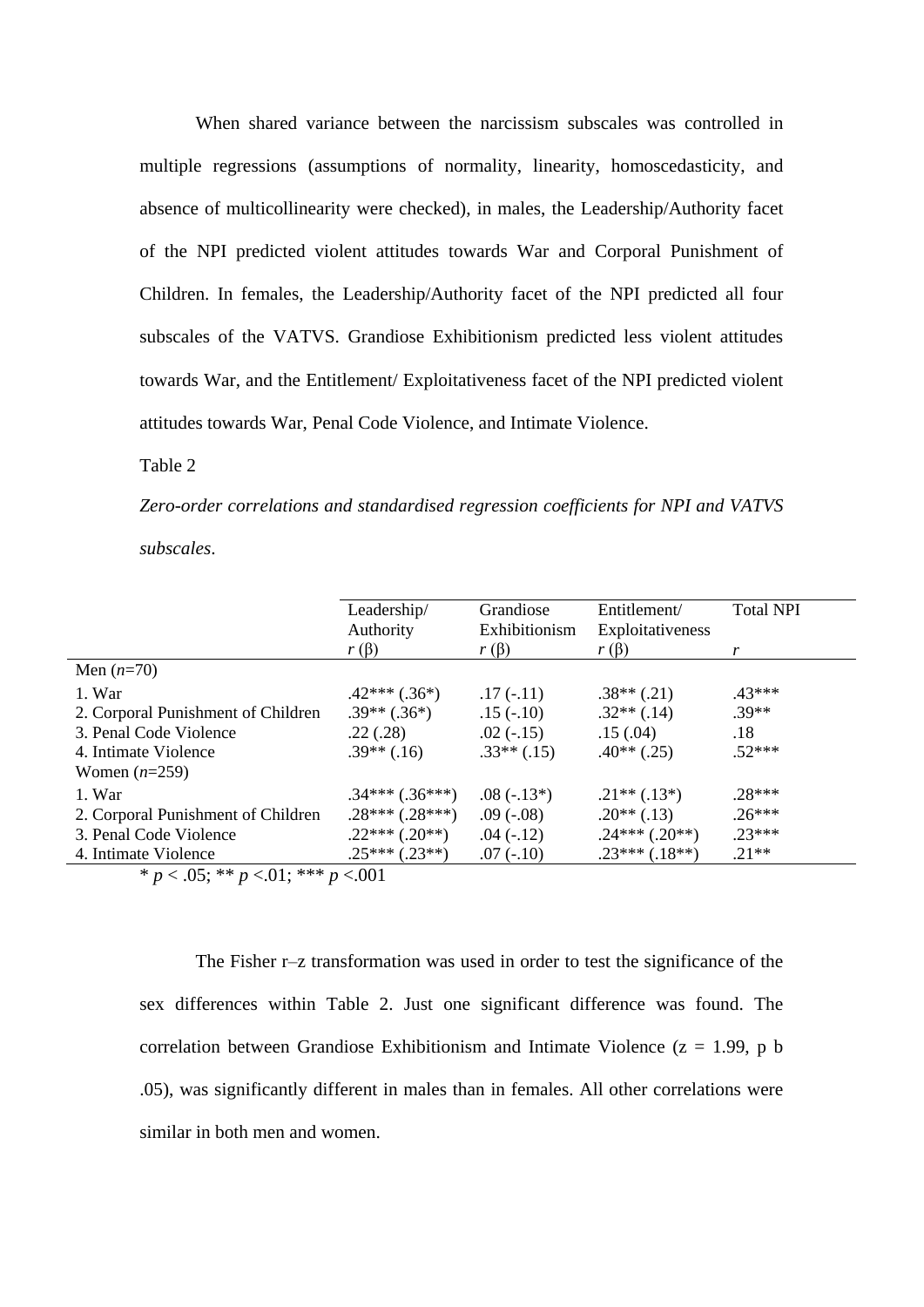#### **Discussion**

In the present study, we investigated narcissism and attitudes towards violence in males and females from a sub-clinical non-offending population. Males scored higher than females on total narcissism, total VATVS, and all subscales apart from Penal Code Violence. In males, the Leadership/Authority facet of the NPI predicted violent attitudes towards War and Corporal Punishment of Children. In females, the Leadership/Authority facet of the NPI predicted all four subscales of the VATVS. Grandiose Exhibitionism predicted less violent attitudes towards War, and the Entitlement/Exploitativeness facet of the NPI predicted violent attitudes towards War, Penal Code Violence, and Intimate Violence. In addition, the correlation between Grandiose Exhibitionism and Intimate Violence was significantly stronger in males than in females. No other correlations were significantly different.

Our results are congruent with others (Grijalva et al., 2015; Paulhus & Williams, 2002; Tschanz, Morf, & Turner, 1998) in that males scored significantly higher on total narcissism and each of the subscales. However, as with the work of Simmons et al. (2005), Ryan et al. (2008), and Blinkhorn et al. (2015), when narcissism was investigated in relation to another behaviour, or specific attitudes in this case, maladaptive narcissism was a stronger predictor in females. Only the Leadership/Authority subscale was related to attitudes concerning War and Corporal Punishment of Children in males. However, in females, not only was the Leadership/Authority subscale related to all four attitudes towards violence, but the Entitlement/Exploitativeness subscale was also related to attitudes towards War, Penal Code Violence, and Intimate Violence. In addition, when empirically testing these sex variances, no significant differences were found in relation to the Entitlement/Exploitativeness subscale and all attitudes. This suggests that despite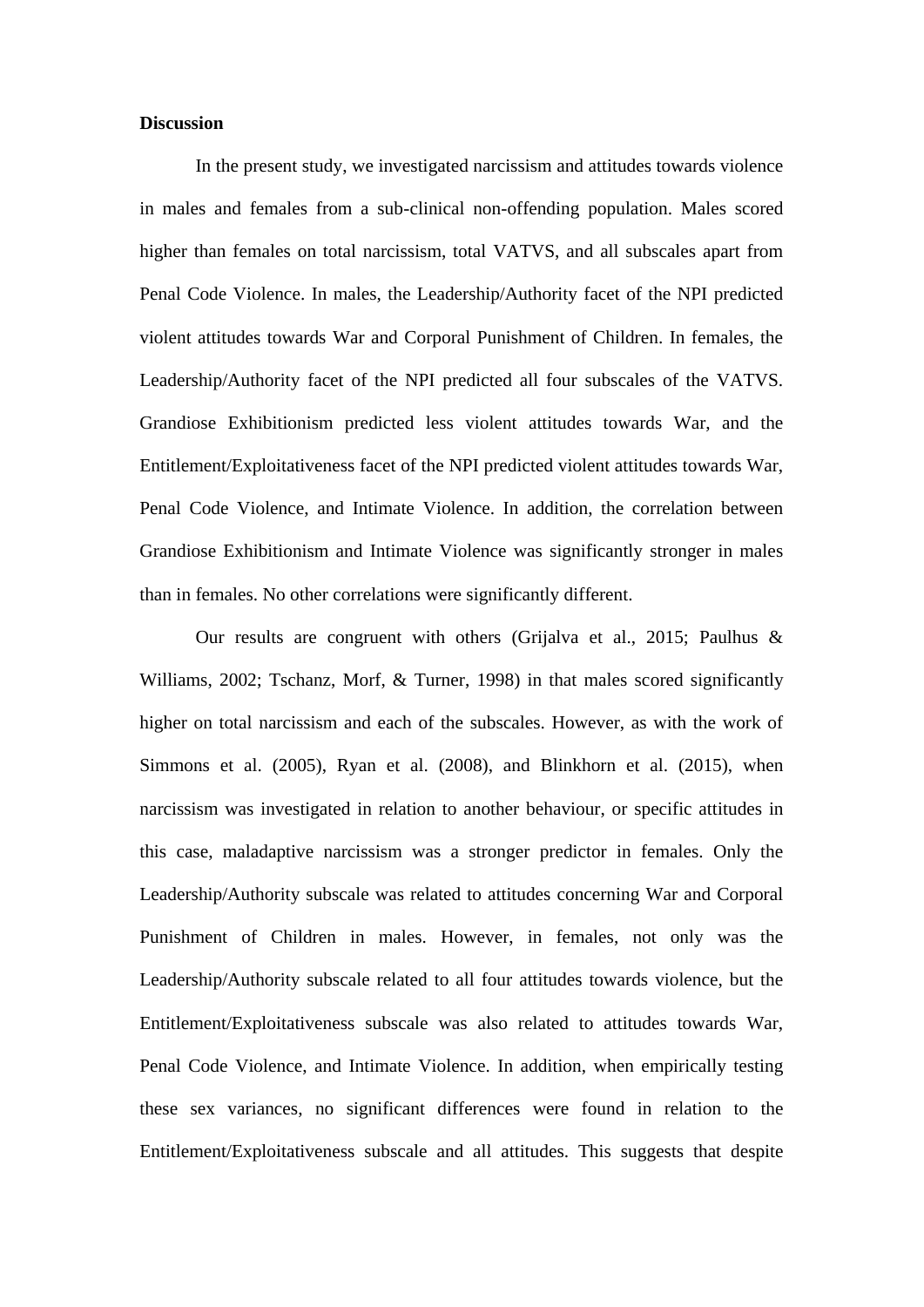males scoring higher than females on total narcissism, total VATVS, and all subscales apart from one (Penal Code Violence), the relationship between maladaptive narcissism and attitudes towards violence in females is just as strong as it is for males.

Narcissism has been linked to aggression (Maples et al., 2010; Reidy et al., 2010), authoritarianism (Carnahan & McFarland, 2007), and social dominance orientation (Hodson et al., 2009); with the latter also being associated with the acceptance of corporal punishment, specifically against children (Hess et al., 2012). According to Benjamin (2006), three of the VATVS subscales (War, Penal Code Violence, Corporal Punishment) are significantly correlated with attitudes regarding authoritarian aggression, and as such, these dimensions of the VATVS may be used as valid indices of attitudes towards authoritarian aggression. As our results generally demonstrate that individuals who scored higher on narcissism had more accepting attitudes towards violence, this suggests that narcissism may also predicts more accepting attitudes towards authoritarian aggression in both males and females.

Our results suggest that total narcissism, and more specifically, the Leadership/Authority subscale, relates to more accepting attitudes towards the corporal punishment of children. This finding compliments previous research that has demonstrated a link between narcissism and child physical abuse (Collins, 2004; Crouch et al., 2015; Wiehe, 2003). It has been found that the Leadership/Authority facets of narcissism are linked to recollections of having a cold mother (e.g. Jonason, Lyons, & Bethell, 2014); therefore, it may be that children who are parented this way subsequently develop more accepting attitudes towards the corporal punishment of children. Indeed, Kernberg's (1975) psychodynamic perspective on the development of narcissism suggests that narcissistic children will have parents who are cold, strict, and controlling. This combination of parenting has been labelled 'authoritarian' by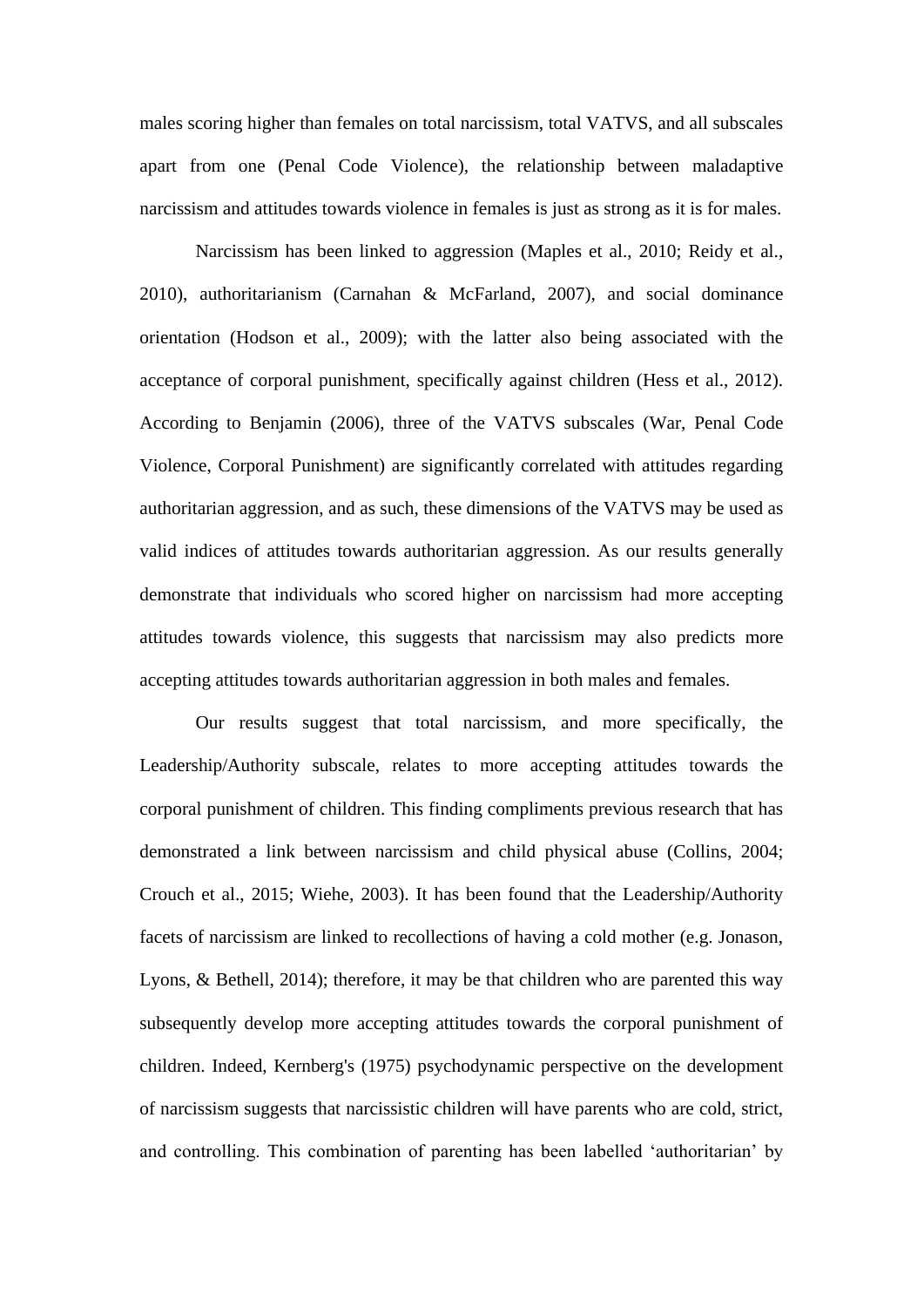other theorists (e.g., Maccoby & Martin, 1983). It is possible that individuals who have high levels of Leadership/Authority, have been subjected to authoritarian parenting, which in turn, could be related to more accepting attitudes towards corporal punishment.

Interestingly, unlike the work of Wiehe (2003) who found abusive parents scored significantly higher on the Exhibitionism and Entitlement subscales of narcissism, we did not find a similar relationship between the Entitlement/Exploitativeness subscale and attitudes towards the corporal punishment of children. This suggests that, despite studies finding direct relationships between attitudes towards offending behaviours and subsequent offending (e.g. Helmus et al., 2013; Nunes et al., 2013), there may be differences in how narcissism relates to specific attitudes towards behaviour, and actually carrying out the behaviour. Our results suggest that these differences can be found within the different sub-facets of narcissism, and therefore, this finding requires future investigation.

With regard to females specifically, we found that those with higher levels of Entitlement/Exploitativeness and Leadership/Authority were more accepting of intimate violence. This compliments the work of Simmons et al. (2005), Ryan et al. (2008), and Blinkhorn et al. (2015), who found that females with higher levels of Entitlement/ Exploitativeness were more sexually coercive, and sometimes, domestically violent, towards their current partner. This finding may provide the reason as to why narcissistic females are more likely to engage in sexual coercion and domestic violence; simply because they think it is acceptable. These results emphasise how important the link between attitude and actual behaviour is, particularly in relation to offending behaviours.